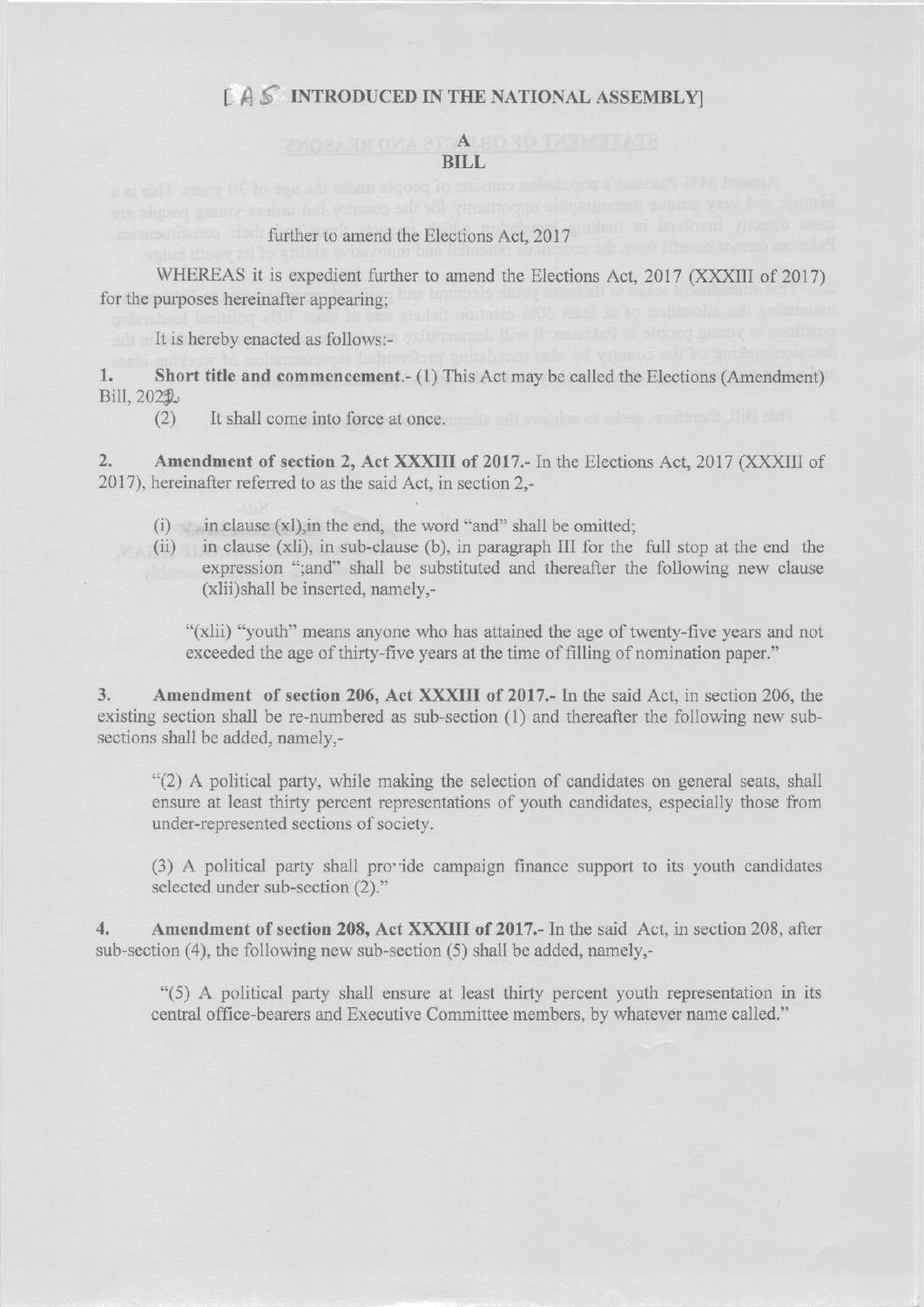#### **STATEMENT OF OBJECTS AND REASONS**

Around 64% Pakistan's population consists of people under the age of 30 years. This is a historic and very unique demographic opportunity for the country but unless young people are most directly involved in making legislation which impacts them and their constituencies, Pakistan cannot benefit from the enormous potential and innovative ability of its youth bulge.

 $2.$ This amendment seeks to increase youth electoral and political representation in Pakistan by mandating the allocation of at least 30% election tickets and at least 30% political leadership positions to young people in Pakistan. It will democratize and ensure youth representation in the decision-making of the country by also mandating preferential representation of working-class and under-represented groups of society in the elected and political leadership.

 $3.$ This Bill, therefore, seeks to achieve the aforementioned objectives.

> RANA IRADAT SHARIF KHAN, Members National Assembly

 $Sd$ -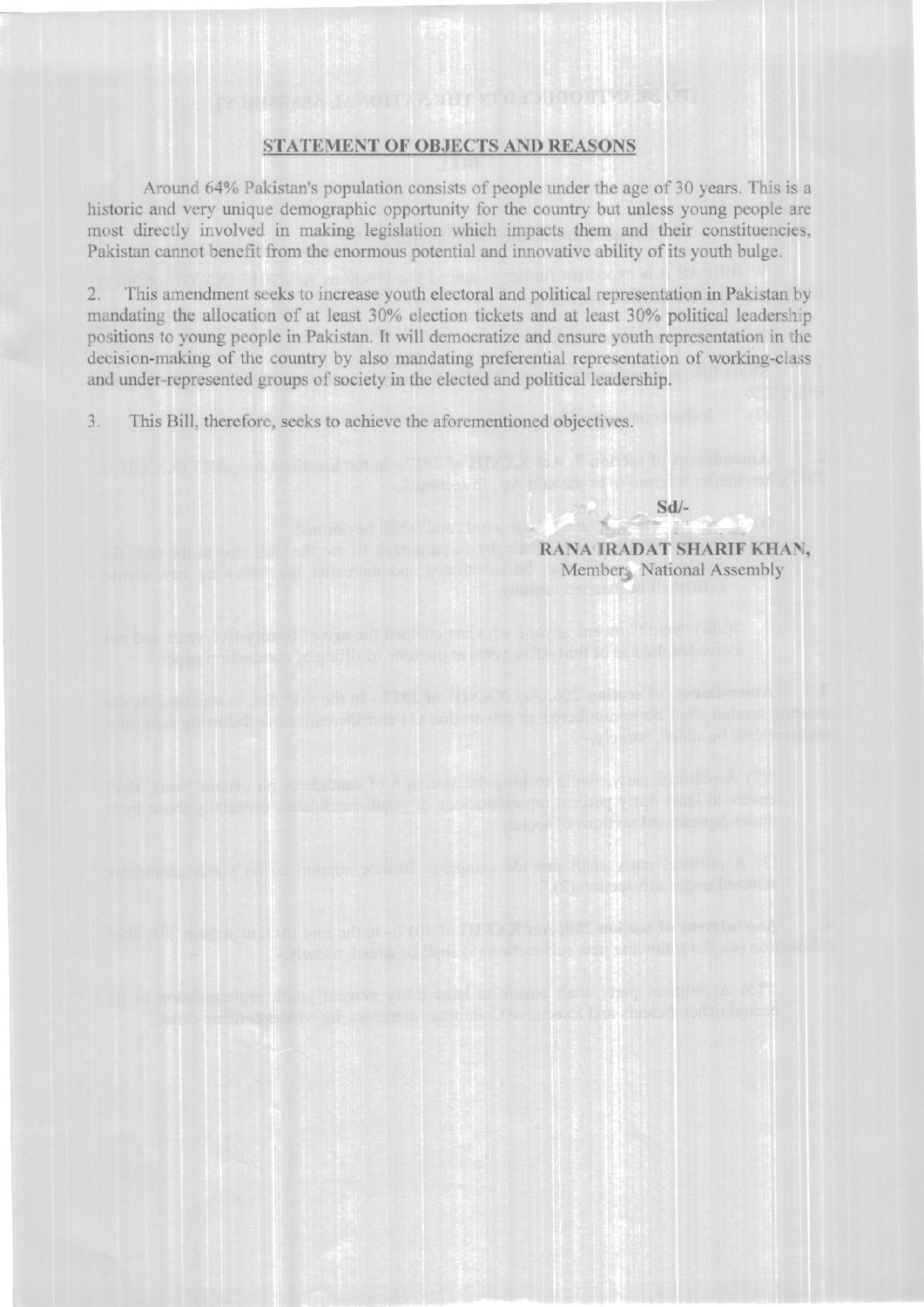[قوى اسمبلى ميں پيش كر حدة *فيتى م*ين] انتخابات ايكث، ١٤٠٤ مثل مزيد ترميم كرنے كا

چونکہ یہ قرین مصلحت ہے کہ بعد ازیں ظاہر ہونے والی اغراض کے لیے انتخابات ایکٹ، ۲۰۱۷ء (نمبر ۳۳ بابت ۲۰۱۷ء) یں مزید ترسیم کی جائے:۔

بذريعه بذاحب ذيل قانون وضع كياجاتا ہے:۔

مختفر عنوان اور آغاز نفاذ۔ (۱) یہ ایکٹ انتخابات (ترمیمی) ایکٹ ۲۰۲۸ء کے نام سے موسوم ہو گا۔ (۲) \_ په في الفورنافذ العمل ہو گا۔

ایکٹ نمبر ۳۳ مایت ۱۵۲۰۱۷ دفعہ ۲ کی ترسیم:۔ انتخابات ایکٹ،۱۷۰۲ء( نمبر ۳۳ بابت ۱۷۰۲ء) میں،جس کا بعد ازیں مذكورہ ايكٹ كے طور پر حوالہ ديا گياہے،دفعہ ٢ ميں،۔

- شق (x1) میں، آخر میں،لفظ "اور " حذف کر دیاجائے گا؛  $(i)$
- شق(xli) میں، ذیلی شق(ب) میں، پیراسوم میں، آخر میں وقف کامل کوعبارت"؛ادر" سے تبدیل کر دیاجائے  $(ii)$ گااور اس کے بعد درج ذیل نئی شق (xlii) شامل کر دی جائے گی، یعنی:۔ "(xlii)"جوان"سے مراد کوئی شخص ہے جس کی عمر پچیس سال ہو چکی ہو اور کاغذات نامز دگی جمع کرانے کے وقت اس کی عمر پینیس سال سے زائد ندہو۔"

ایکٹ نمبر ۳۳ بابت ۱۵۴۲۰۰۷ وفعہ ۲۰۲ کی ترمیم:۔ مذکورہ ایکٹ میں، دفعہ ۲۰۲ میں، موجودہ دفعہ کوذیلی دفعہ (۱) کے طور پر دوبارہ شار کیاجائے گااور اس کے بعد حسب ذیل نئی ذیلی دفعات کااضافہ کر دیاجائے گا، یعنی:۔

- نمائندگی دیئے جانے کویقینی بنائے گی خاص کر وہ جن کا تعلق معاشرے کے کم نمائندگی والے طبقوں سے ہو۔
- (۳) ایک سای جماعت ذیلی دفعہ (۲) کے تحت منتخب کر دہ اپنے نوجوان امید واروں کو مہم چلانے کے لئے سرمایہ کی مد د فراہم کرے گی۔"

ایکٹ نمبر ۳۳ پایت ۱۷۵۲ وفعہ ۲۰۸ کی ترمیم:۔ مذکورہ ایکٹ میں، دفعہ ۲۰۸ میں، ذیلی دفعہ (۴) کے بعد حسب ذیل نئ ذیلی د فعہ (۵) کااضافہ کر دیاجائے گا، یعنی:۔

"(۵) ایک سای جماعت اپنے مرکزی عہدیداران اور ایگزیکٹو کمیٹی ممبر ان جس بھی نام سے موسوم ہو، میں نوجوانوں کی کم از کم تیس فی صد نما ئند گی کویقینی بنائے گی۔"